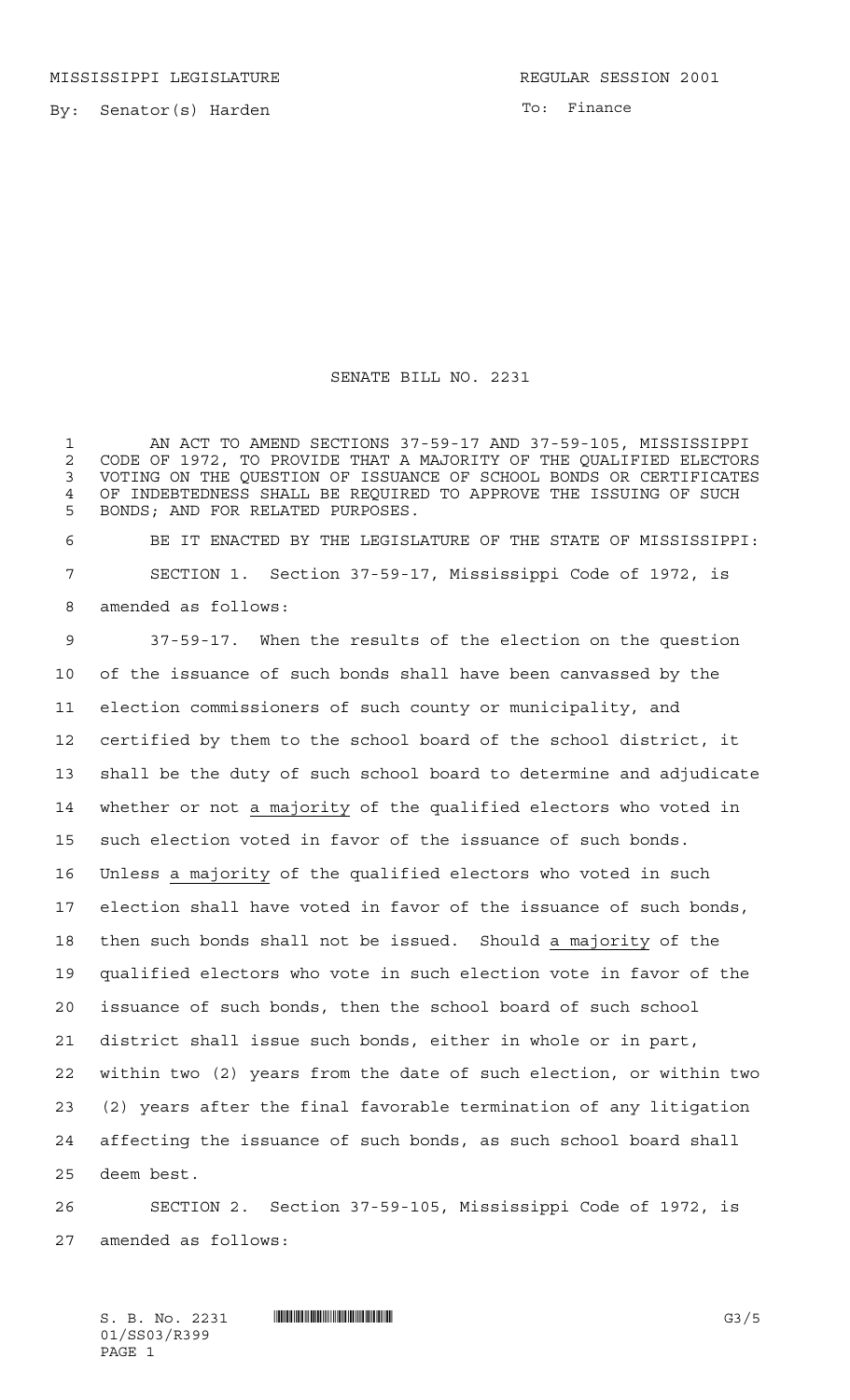37-59-105. The said resolution adopted by the school board pursuant to Section 37-59-103 shall be published once each week for two (2) consecutive weeks in a newspaper having a general circulation in the school district involved, with the first publication thereof to be made not less than fifteen (15) days prior to the date upon which the school board is to take final action upon the question of authorizing the borrowing of said money. If no petition requesting an election is filed prior to such meeting, then the school board shall, at said meeting, by resolution spread upon its minutes, give final approval to the borrowing of said money and shall authorize the issuance of negotiable notes or certificates of indebtedness of the school district therefor in accordance with the provisions of this article.

 If at any time prior to said meeting a petition signed by not less than twenty percent (20%) of the qualified electors of the school district involved shall be filed with the school board requesting that an election be called on the question of incurring said indebtedness, then the school board shall, not later than the next regular meeting, adopt a resolution calling an election to be held within such school district upon the question of the incurring of said indebtedness for the purposes and in the amount requested. Such election shall be called and held, and notice thereof shall be given, in the same manner provided in Article 1 of this chapter for elections upon the question of the issuance of the bonds of school districts, and the results thereof shall be certified to the school board. If a majority of the qualified electors voting in said election shall vote in favor of incurring said indebtedness, then the school board shall proceed to issue said negotiable notes or certificates of indebtedness as prayed for in the original resolution of the school board; however, if less than a majority of the qualified electors voting in said

 $S. B. No. 2231$  . The set of  $S. B. N_O.$ 01/SS03/R399 PAGE 2